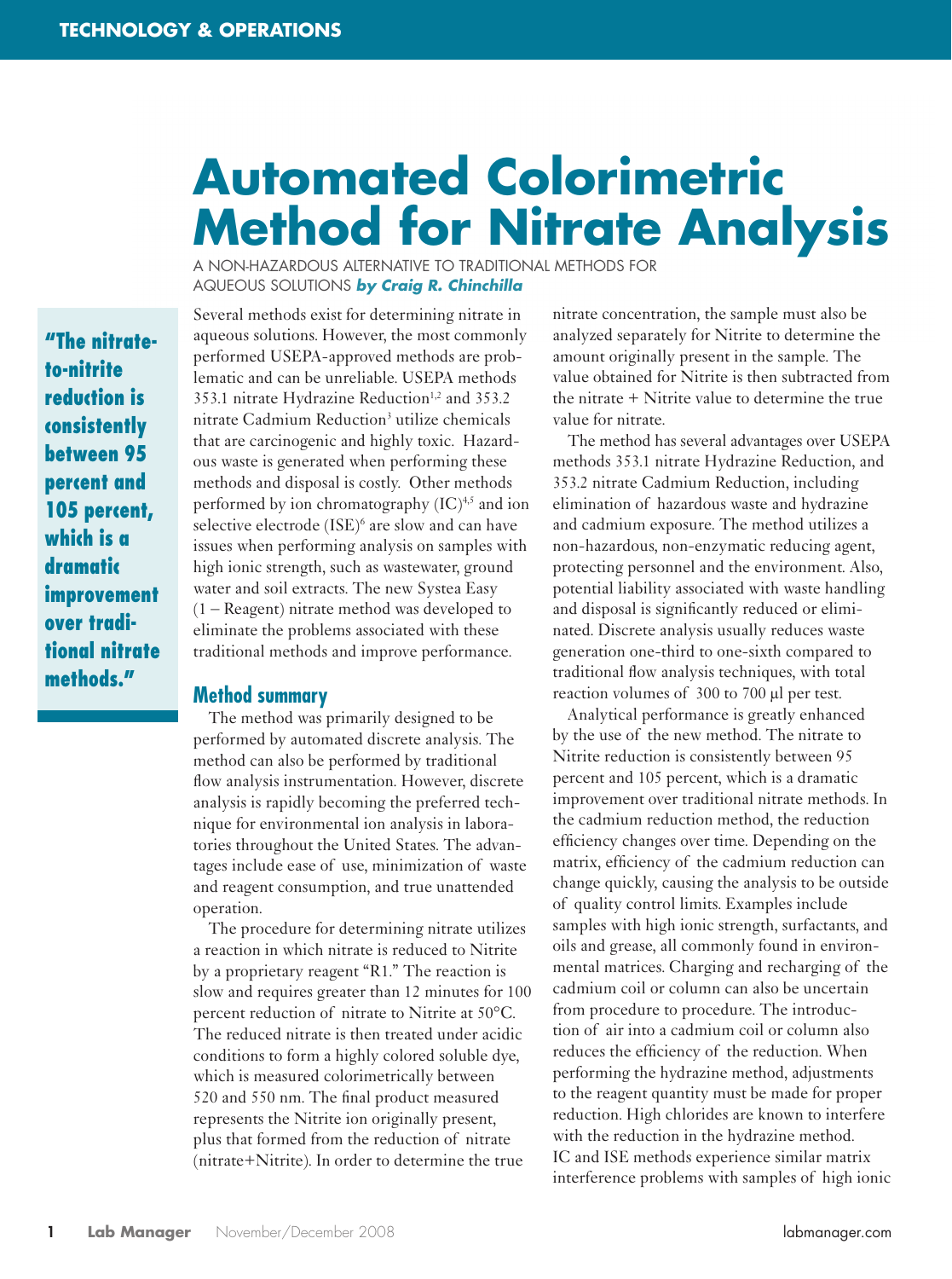strength. After extensive testing on various matrices, no matrix interference problems have been observed when using the Easy  $(1 - \text{Reagent})$  nitrate method.

Depending on how the method is performed, the associated reagent cost is approximately four cents or less per

## **"Discrete analysis is rapidly becoming the preferred technique for environmental ion analysis in laboratories throughout the United States."**

test. Furthermore, the reagent cost is dramatically less than that of other non-hazardous methods for nitrate, such as enzymatic tests. There are also savings from a labor standpoint, when considering the amount of time that is required to perform the traditional tests. Since the overall performance of the new method is better—and matrix interference problems are not present—analytical runs need not be re-run, saving laboratories time. Finally, since the method has been developed for the discrete analyzer, it can truly run unattended.

### **Inter-laboratory study**

In order to substantiate the new method's reliability and performance, a comparative inter-laboratory study utilizing various USEPA-approved methods and sample matrices was conducted. The approach taken by the study was different from that of most studies, because the study not only analyzed a variety of sample matrices, but also compared the results of several different EPAapproved methods. Ten laboratories were selected to participate in the study. Each laboratory selected had a unique matrix type, which enabled the Systea method to be compared more rigorously to current USEPA methodology. The laboratories were also selected based on their expertise with particular matrices and the variety of instrumentation used.

## **The 10 laboratories chosen and various matrices were as follows:**

- (4) Wastewater treatment plants
- (2) Commercial laboratories testing drinking water and wastewater
- (1) University testing seawater
- (1) Private laboratory testing seawater
- (1) Drinking water treatment plant
- (1) Laboratory testing soils

Selected samples from laboratories analyzing treated and untreated wastewater included various matrices with the following characteristics: Total Suspended Solids (TSS) greater than 40 mg/L, Total Dissolved Solids (TDS) greater than 100 mg/L, oil and grease greater than 20 mg/L, pre-treatment, and sludge samples. At laboratories analyzing seawater, real seawater samples were analyzed with NaCl concentrations greater than 120 mg/L (near coastal). At the chosen soils laboratory, samples that had been extracted with 2 N KCl were analyzed. Drinking water samples were analyzed from a drinking water plant performing chlorination, and from two commercial testing laboratories. Finally, samples from the commercial test laboratories included steel mill effluent and groundwater.

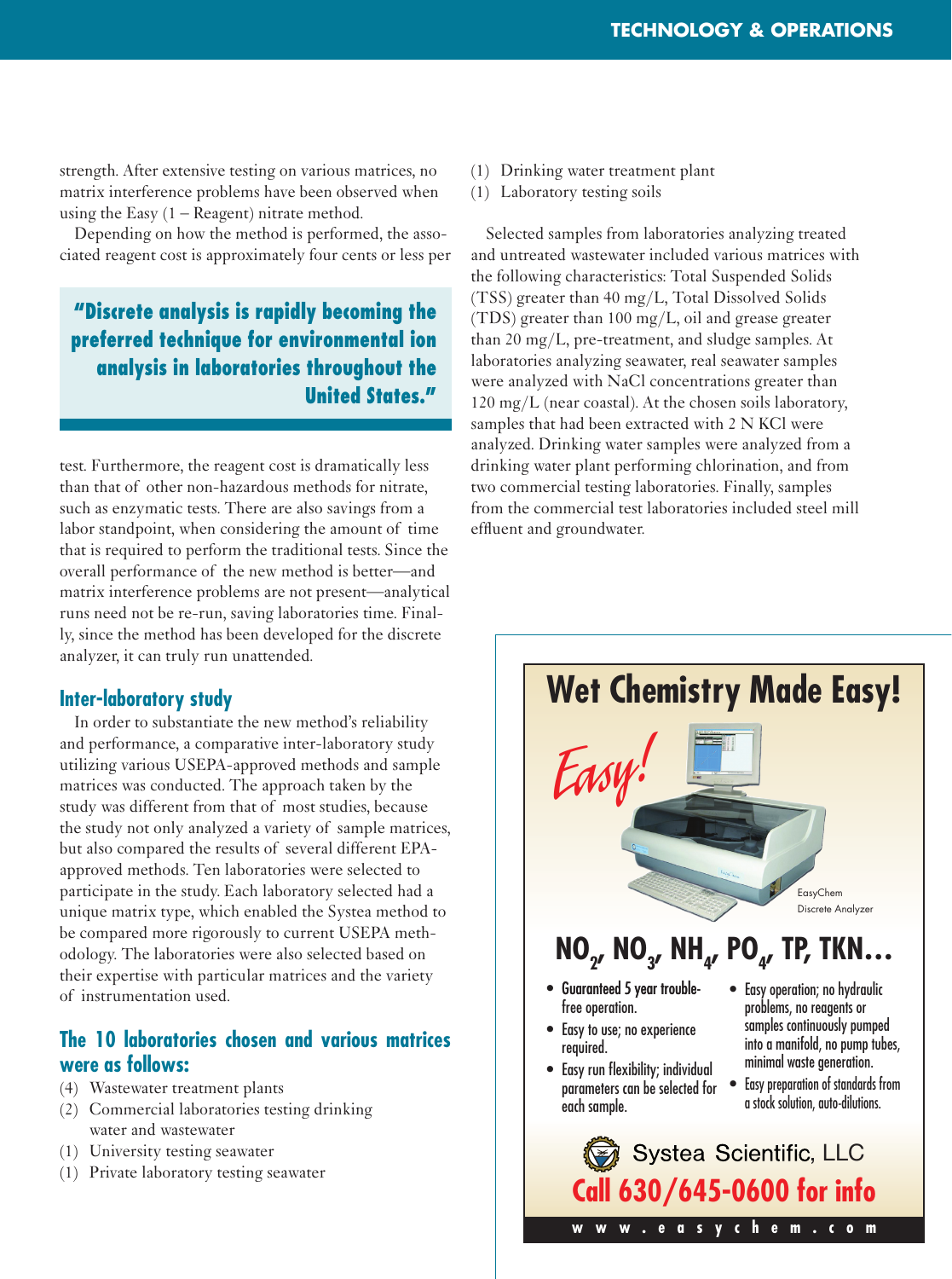



Each of the laboratories analyzed its matrix-specific, round robin, initial precision recovery (IPR) and method detection limit (MDL) samples. Standards, quality control (QC) samples and round robin samples were purchased from a third-party manufacturer (Analytical Products Group or APG) and split into 10 duplicate sets labeled 1 through 10 A and B. Each laboratory performed the analytical runs using its current methodology and range. Concurrently, Systea Scientific performed the same analytical tests using the new nitrate method with a range of 0.050–10.0 mg/L. Each of the 10 participating laboratories performed four analytical runs, for a total of 40 runs. Each of the runs was duplicated by Systea Scientific utilizing the new method. To confirm the operation of the method at other calibration ranges, a smaller test group of samples was also run at the following ranges:  $0.003 - 0.150$  mg/L,  $0.020 - 2$  mg/L and  $0.5 - 50$  mg/L.

#### **Study results**

A statistical analysis of the participating laboratories and the new method data was performed. An assumption was made that the accuracy of the APG samples would ultimately determine the accuracy of the analysis. If the APG round robin samples were found accurate and cross-instrument sample analysis results were erroneous, the APG results would be used as the standard of accuracy. No significant variation between the new method data and the participating laboratories' method data was observed. The results from the Systea method data were equal or superior to the results from the various data from the participating laboratories. Participating laboratories had variable amounts of recoveries and matrix interference issues, depending on the type of instrumentation and methodology employed. In general, labs performing flow analysis methods experienced fewer problems with matrix interferences than labs using IC and ISE techniques.

As part of the study, 10 mg/L nitrate and a Nitrite sample were tested at the end ofeach nitrate run to determine the percentage of recovery of nitrate to Nitrite. The average nitrate-to-nitrite recovery for all the analytical runs performed with the new method was 95.9 percent. This is quite remarkable, considering that perhaps the biggest problem with using the traditional USEPA colorimetric methods for nitrate is poor recovery. The data also demonstrated that the percentage of recovery was very consistent from run to run, with little or no variation.

Method detection limit (MDL) and method limit (ML) data were equally as impressive, or more impressive than, any data obtained during the study. Using a 0.050

| <b>Sample</b><br>$<$ BLANK $>$ | <b>Standards</b> | <b>Optical Density</b><br>0.0727 | Calc. Conc.<br>$-0.001$ |
|--------------------------------|------------------|----------------------------------|-------------------------|
| $<$ CAL1>                      | 0.00             | 0.0716                           | $-0.007$                |
| $<$ CAL2>                      | 0.05             | 0.0816                           | 0.050                   |
| $<$ CAL3 $>$                   | 0.10             | 0.0918                           | 0.107                   |
| $<$ CAL4 $>$                   | 0.25             | 0.1219                           | 0.276                   |
| $<$ CAL5 $>$                   | 2.50             | 0.5306                           | 2.576                   |
| $\langle$ CAI 6 $>$            | 5.00             | 0,9599                           | 4.992                   |
| $<$ CAL7 $>$                   | 7.50             | 1.422                            | 7.592                   |
| $<$ CAL8 $>$                   | 10.00            | 1.835                            | 9.916                   |
|                                |                  |                                  |                         |

 *Calibration Data 0.050-10.0 mg/L*

| Sample            | Optical<br><b>Density</b> | Calc.<br>Conc. |                |            |
|-------------------|---------------------------|----------------|----------------|------------|
| MDL 0.050 mg/L 1  | 0.0810                    | 0.046          |                |            |
| MDL 0.050 mg/L 2  | 0.0814                    | 0.048          |                |            |
| MDL 0.050 mg/L 3  | 0.0809                    | 0.046          |                |            |
| MDL 0.050 mg/L 4  | 0.0811                    | 0.047          |                |            |
| MDL 0.050 mg/L 5  | 0.0809                    | 0.046          |                |            |
| MDL 0.050 mg/L 6  | 0.0807                    | 0.045          |                |            |
| MDL 0.050 mg/L 7  | 0.0808                    | 0.045          |                |            |
| MDL 0.050 mg/L 8  | 0.0807                    | 0.045          |                |            |
| MDL 0.050 mg/L 9  | 0.0806                    |                | 0.044 St. Dev. | MDL        |
| MDL 0.050 mg/L 10 | 0.0804                    | 0.043          | 0.001433721    | 0.00404453 |

 *Method Detection Limit Example*